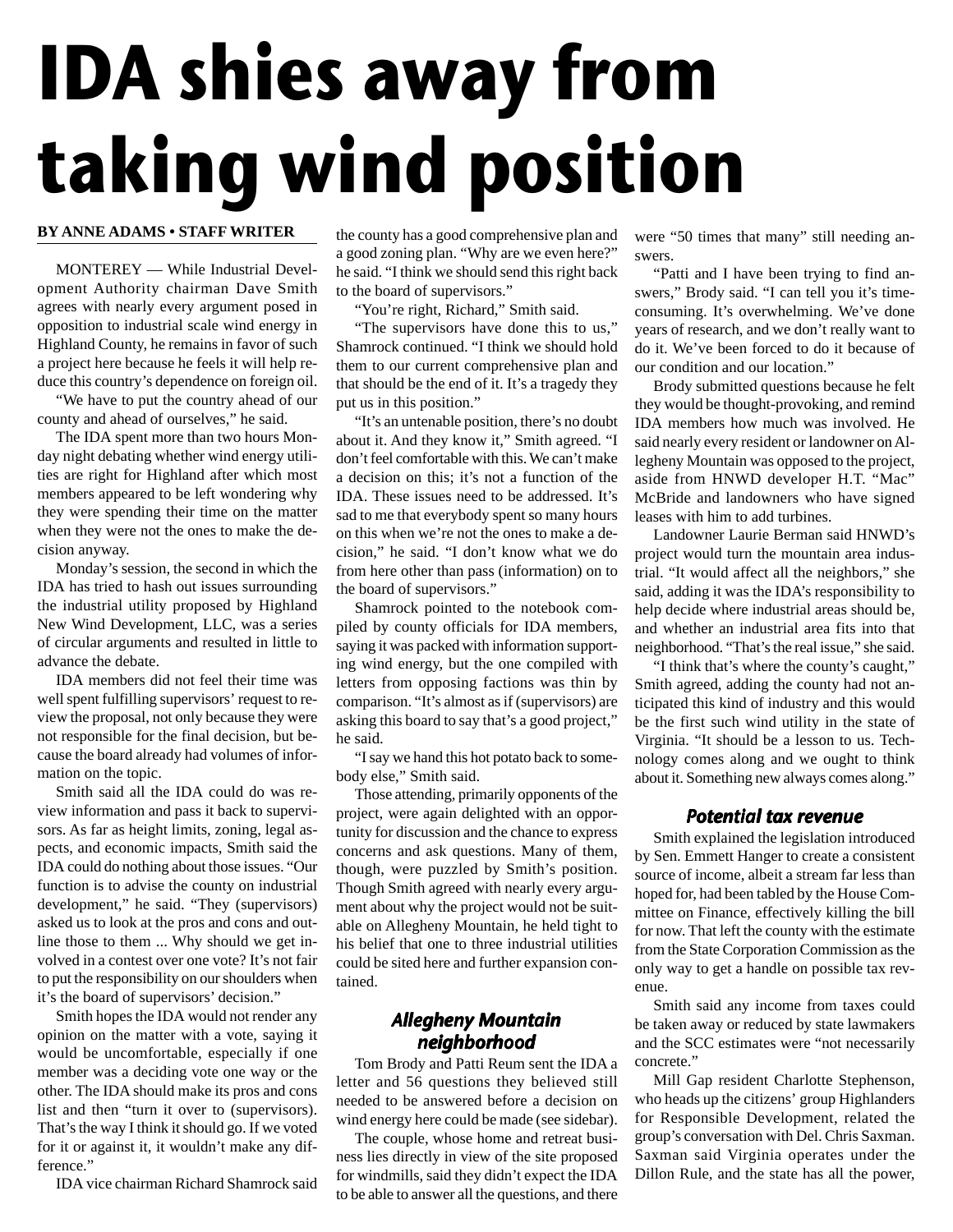she said. Saxman had told them if there's money to be made (from such projects), Highland could be assured the state of Virginia would be the one making it.

Smith agreed, saying all he wanted to know was how much the county was going to get, when it would get it, and for how long. "And it's all subject to change if legislation is brought to change it," he said. "We have no power to do anything."

Smith felt the county ought to be negotiating with HNWD for payment in lieu of taxes, and that it could not do so without going through this process.

# Zoning issues

Smith addressed a question from Monterey resident Rich Holman, who asked how the IDA could possibly offer a favorable recommendation on the project when it was clearly not acceptable in an agricultural zone according to Highland's ordinance, zoning map, and comprehensive plan.

Smith agreed, saying it was not the purview of the IDA to reinterpret zoning or add amendments to the ordinance. He said by changing any of that, the county might as well "throw the zoning map out and put every landowner at risk." Smith represents the IDA on the committee reviewing the comprehensive plan, but the group has not yet addressed the issue of commercial wind energy.

"I developed and built all my life," he said, explaining his experiences in Montgomery County, Md. Only two questions ever came up during zoning decisions there, he said. If a person wanted to rezone property, he had to either prove the neighborhood had changed enough to justify rezoning, or prove there was an error when the zoning map was adopted. "In my view, Highland ought to start looking at the same thing," he said. "If you've got a zoning map, it ought to be gospel."

As for Highland's comprehensive plan, Smith said it ought to be followed, and he couldn't argue with the point that landowners should be able to trust their property, or their neighbor's, won't get rezoned. But Highland supervisors want flexibility, he said. "It's been the policy for Highland County, they've moved for some things that may not have been on the zoning map."

IDA member Cindy Wood said she would like to know how the project would affect the depreciation of land values surrounding it. "I think that's a consideration we need to look into," she said.

# How would Highland benefit?

Some attending asked IDA members what they perceived to be the benefits to Highland County from industrial wind utilities.

Smith said that was up to everyone to decide, not up to the IDA. However, he felt there would be little benefit unless there was state tax revenue. There could be a few extra construction workers eating in local restaurants, and maybe some increase in tourism, but only for a short period of time, he said. Once the project was built, there would only be two or three local jobs according to what McBride told Smith, and the novelty of the project would quickly wear off for visitors, especially because so many projects could be built in the region. "The only economic benefit I can see is if you get the (tax) revenue," Smith said. "And there's no guarantee of that."

When some pointed out it seemed Smith was not in favor of the project, he disagreed. "I am pro-wind," he said, "but I'm not for turbines all over this county. I feel strongly about that."

Smith pointed to damage caused by coalfired plants, saying he didn't want to see any more of those built, and he understood it would take far more than a few wind turbines to solve the problem — it would take a large combination of renewable energy resources to make the country less dependent.

Highland resident Rick Webb, a state biologist at the University of Virginia, said he agreed coal-fired plants had been an abominable industry. Webb specializes in studying the effects of acid rain. He pointed to the coal plant at Mt. Storm, however, saying in the next three years, it will reduce its harmful emissions levels by 90 to 95 percent because of the Clean Air Act. It would take an extraordinary amount of wind turbines to produce the amount of power coal-fired plants can generate.

Matching Mt. Storm's output, for example, would require 4,000 turbines, he said. In Highland County, there are only enough ridges for 1,000 turbines. Erecting all those turbines would require clear cutting swaths on top of ridges, putting property values at risk, damaging some of the country's last wild areas, all without reducing the need for coal, he said. "You'd get the full catastrophe."

"I've got a different view," Smith said, saying technology was improving and it might require fewer turbines. "Efficiency has substantially increased."

IDA member Jim White said before the authority looks at pros and cons of wind energy, it should make a list of Highland's special attributes, things unique to this area and its quality of life, and then look at how wind facilities might intrude or affect those. The IDA, he said, should make that list and ask, "Would wind just tear all that apart?"

IDA member Olin Sponaugle said he was

in favor of HNWD's project. "I'm for it because it's a new idea, and (Allegheny Mountain) is a good place to put them. I'm even thinking about putting one in myself," he said, saying he owned property on Snowy Mountain near Blue Grass.

"How will it benefit Highland County?" asked IDA member Austin Shepherd. "If we can answer that, we don't need to worry about anything else."

# Proliferation of turbines

"In my opinion, if you look at the wind maps, you can find other sites (in Highland) with the least amount of impact," Smith said. "I don't think there's any way you would get a proliferation," Smith said.

Smith read a letter from Webb, who asked how the county could legally prevent other projects if HNWD's facility was approved.

Smith said the IDA wasn't qualified to answer that question, and that the county attorney would have to render an opinion.

Landowner Lucile Miller said opponents of the project had already sought a legal opinion from one of Virginia's leading land use attorneys. "He said once you approve one, along with any conditions, it would be illegal, if another one came along willing to meet the same conditions, to turn them down," Miller said.

IDA member Gideon Hiner said, "Rest assured we probably can't stop others ... Are we willing to accept that?"

Hiner suspects power companies can be required to upgrade transmission capacity if new projects demand it. If that's the case, he said, "then all property in the county is open to development." He told Smith he would like power companies to answer that question. If they are forced to upgrade, it wouldn't just be McBride's right of way at risk, it would be all the way to McDowell, and possibly all the land along the Jackson River to Millboro that's served by BARC, he said.

Smith agreed it was possible, adding that power companies have the right to condemn land if necessary. If U.S. Wind Force wants to come across the state line into Doe Hill with its Liberty Gap project, "they could come through here anywhere they wanted to."

"If you think we can allow just this project, we may be fooled," Hiner said. "The whole county could be open to development of wind turbines on private land."

Smith said it was clear to him that U.S. Wind Force is preparing to extend its Pendleton County, W.Va. project into Highland if possible.

However, he said, the county could put a moratorium on further wind development even